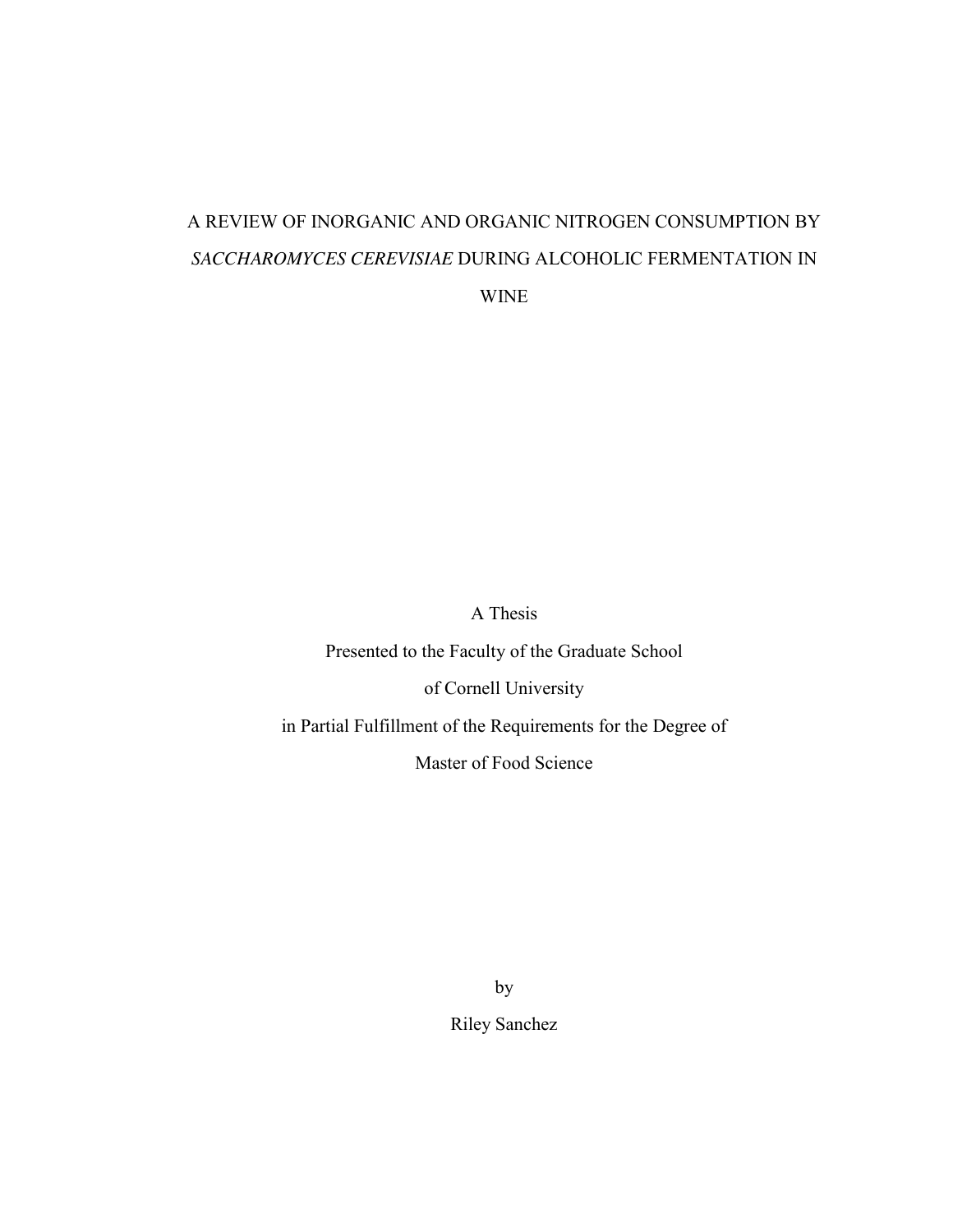May 2021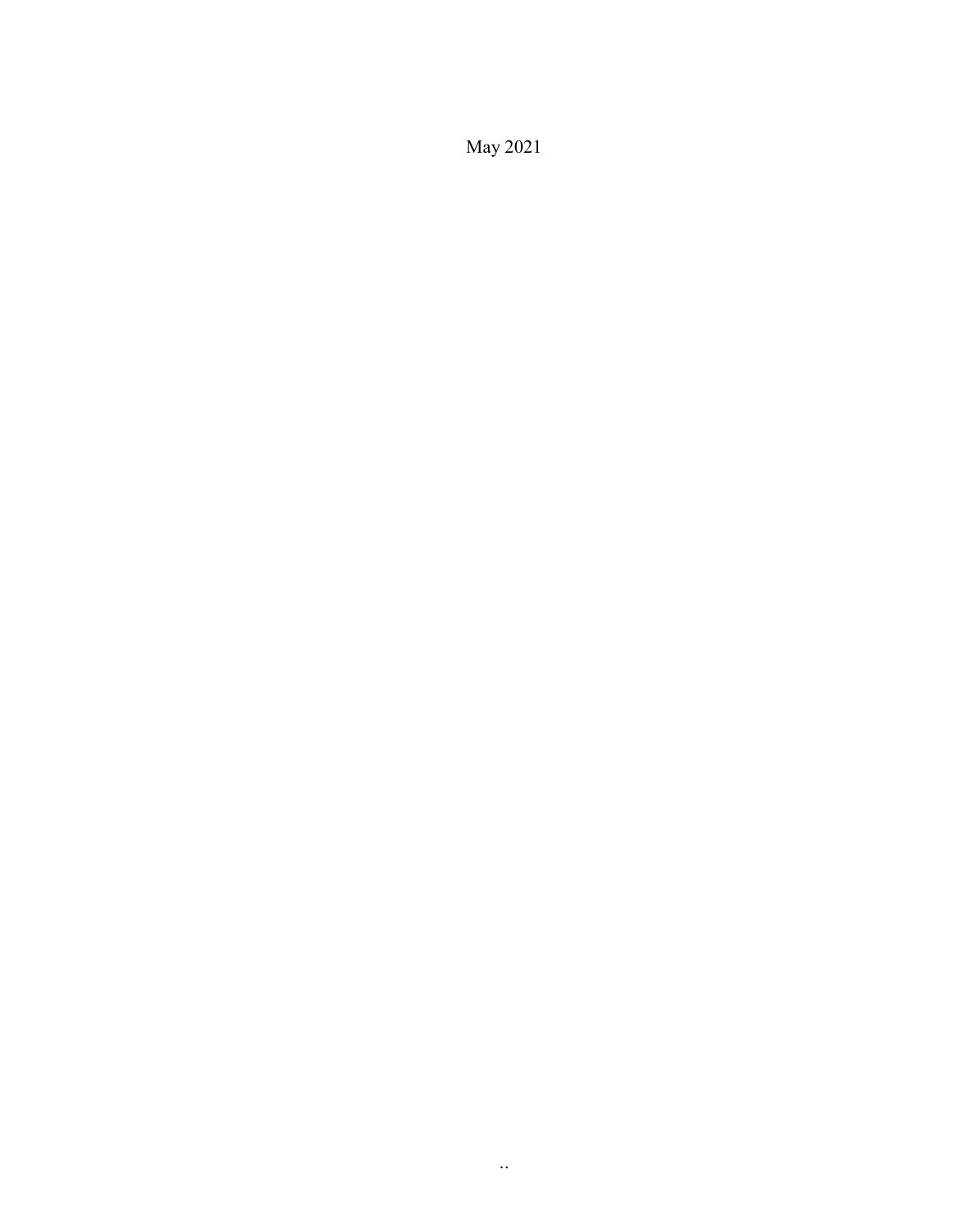© 2021 Riley Sanchez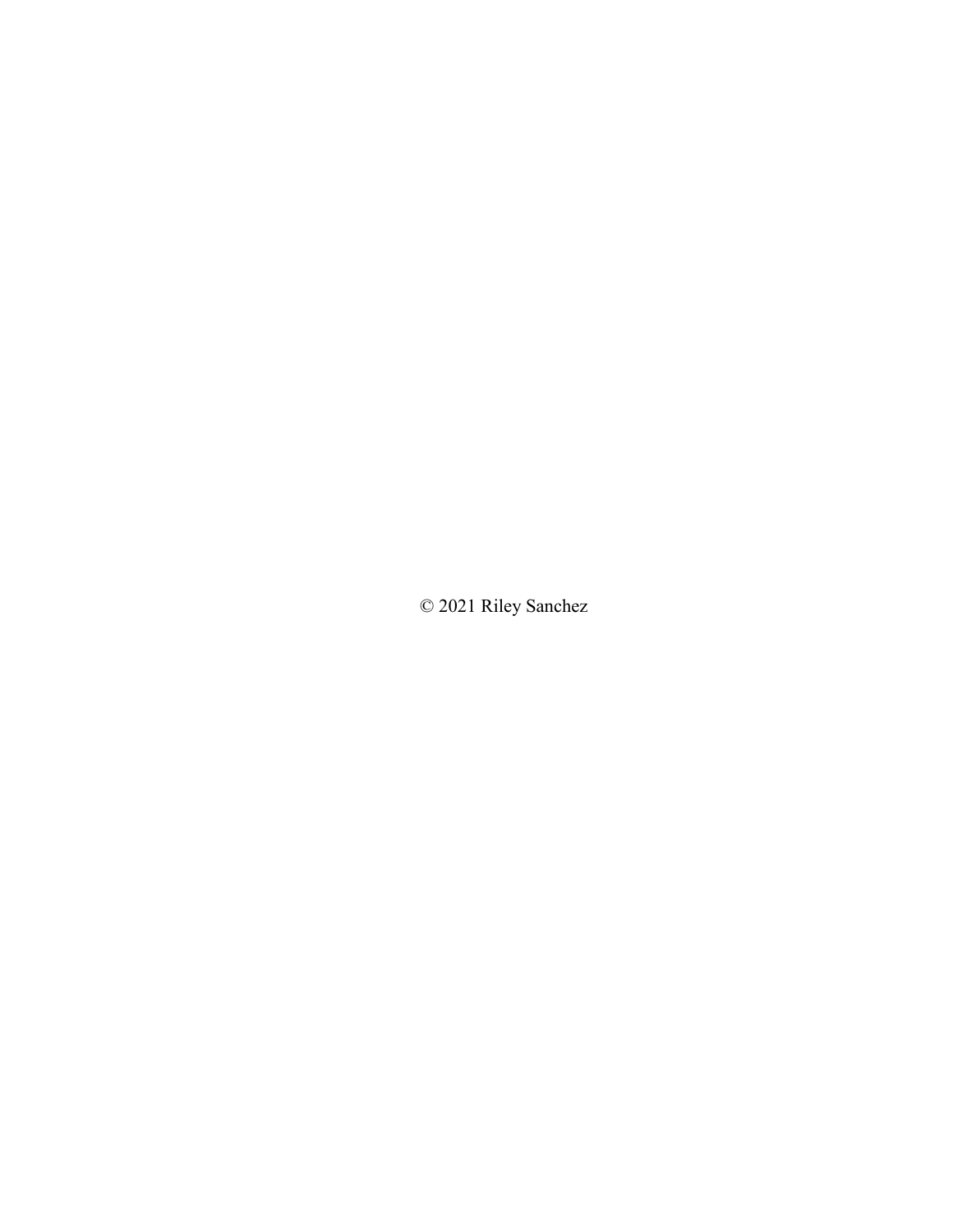#### ABSTRACT

 Nitrogen is an essential nutrient for all microbial growth. Yeast cells require nitrogen to grow and complete fermentation. While both organic and inorganic nitrogen are present in grape must, it is common practice in the wine industry to add nitrogen to fermentations. Available products include an inorganic nitrogen source, diammonium phosphate (DAP), and an organic nitrogen source, amino acid mixtures. Although both inorganic and organic nitrogen additions to wine fermentations are common practice in the wine industry, it is not well known how the type of nitrogen added impacts the fermentation. This review examines current research to determine what impact, if any, nitrogen source has on alcoholic fermentations in wine and highlights the differences between inorganic and organic sources of nitrogen in alcoholic fermentations in wine.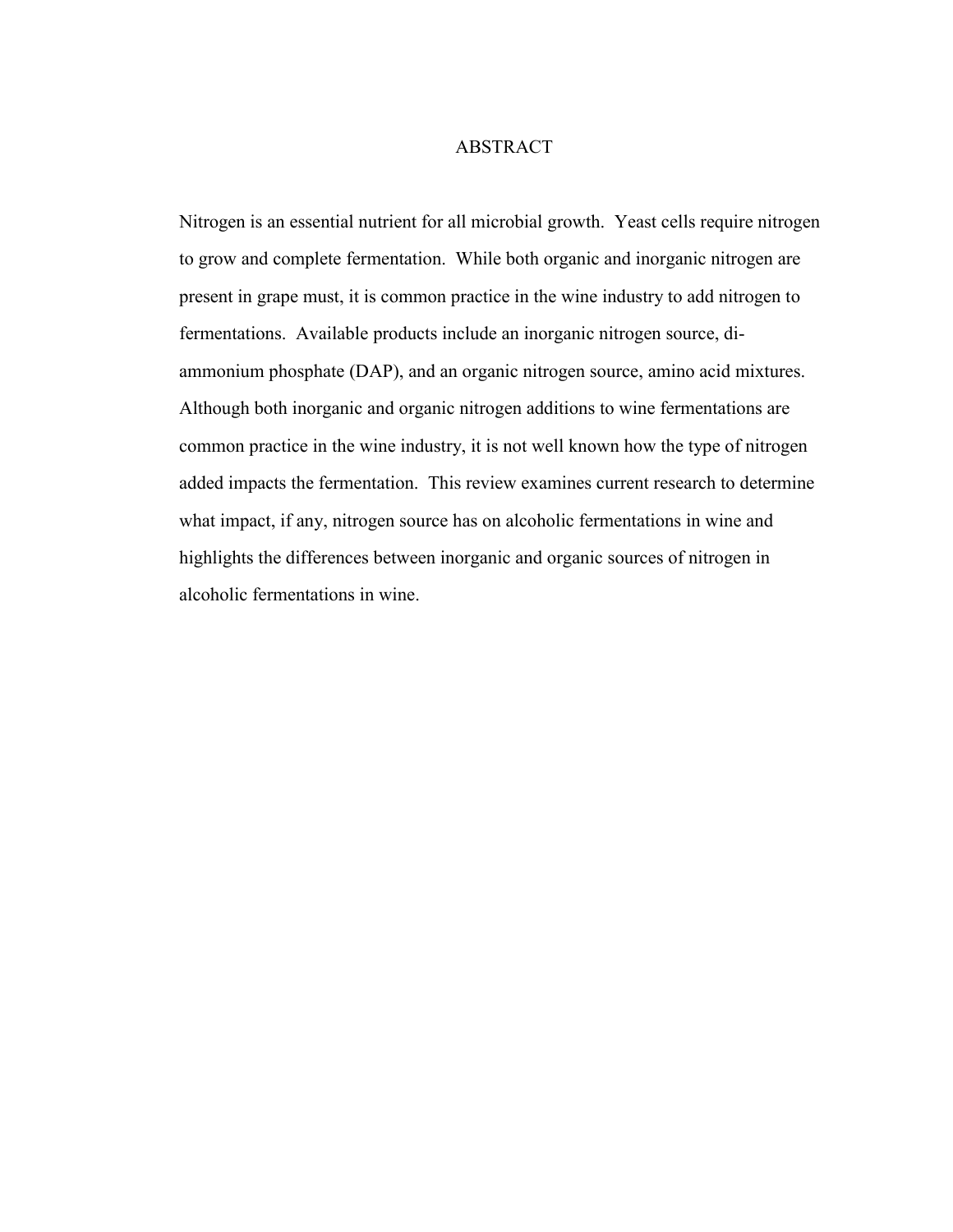#### BIOGRAPHICAL SKETCH

 in several regions of California and in the Marlborough region of New Zealand. In scientific enthusiasm for wine microbiology and her desire to improve the wine Riley Sanchez was born in San Diego, California. She attended the University of Oregon as an undergraduate, where she earned her Bachelor of Science in Biology and Chemistry. Upon graduation, she took a harvest internship at a winery in Edna Valley, California. This internship sparked her passion for winemaking, blending together her two academic passions perfectly. She continued to work in the wine industry, working 2020, Riley began her Master's study in Food Science and Technology, specializing in Enology under the supervision of Dr. Patrick Gibney at Cornell University. She is an executive member of the Graduate Wine Society and a researcher in the Gibney Lab, which focuses on wine microbiology. The following research project reflects her industry's understanding of the importance of microbiology in winemaking.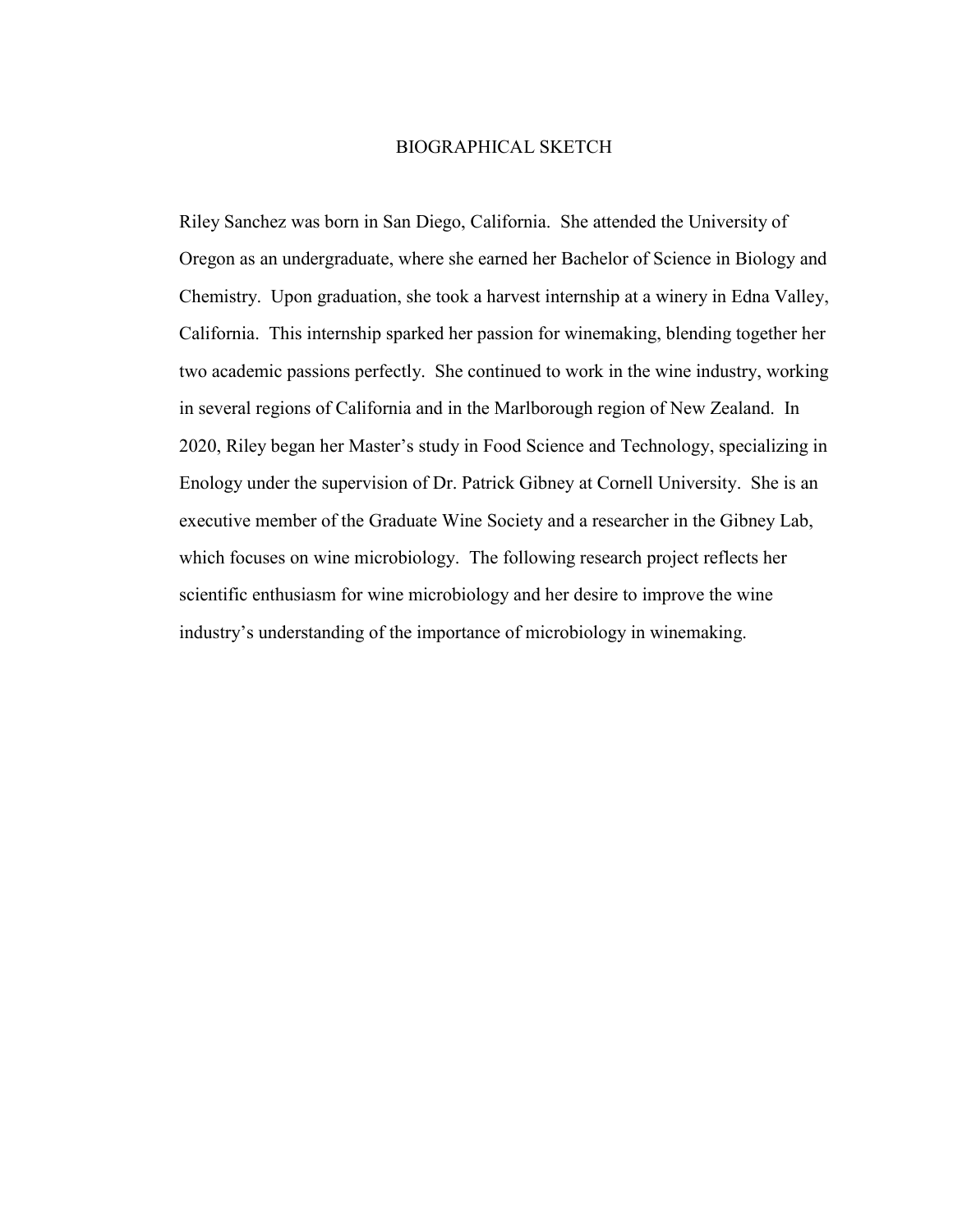#### ACKNOWLEDGMENTS

 smart, kind, supportive colleagues. I thoroughly enjoyed every minute of lab. I thank my advisor, Dr. Patrick Gibney, for his support and mentorship throughout my study at Cornell. I am grateful for the time spent in his lab alongside a great group of

I thank other V&E faculty members who helped me along the way, including Dr. Gavin Sacks, Dwayne Bershaw, and Erin Atkins, all of whom took the time to answer any question I had.

 I thank my colleagues in the Cornell V&E Food Science community and other students: Rachel Allison, Glycine Jiang, Joanna Haines, Margaux Mora, and Matthew Sheehan for their friendship and support, which has made my time at Cornell wonderful and memorable.

 mentored me and supported me in achieving my goals. I thank my family members, instrumental in me furthering my education. I thank Peter Wetherwax, Nathan Carlson, and Susan Tousi, all of whom have Jackie Starr, Dr. Anna Seydel, and Audrey Cowardin, who have also been

 unconditional love and support shaped who I am today and has allowed me to achieve Lastly, I must thank my mom and dad, Janelle and Steven Sanchez. Your my goals. Thank you for being my role models in work, life, and love. I am lucky to have you both as parents.

iv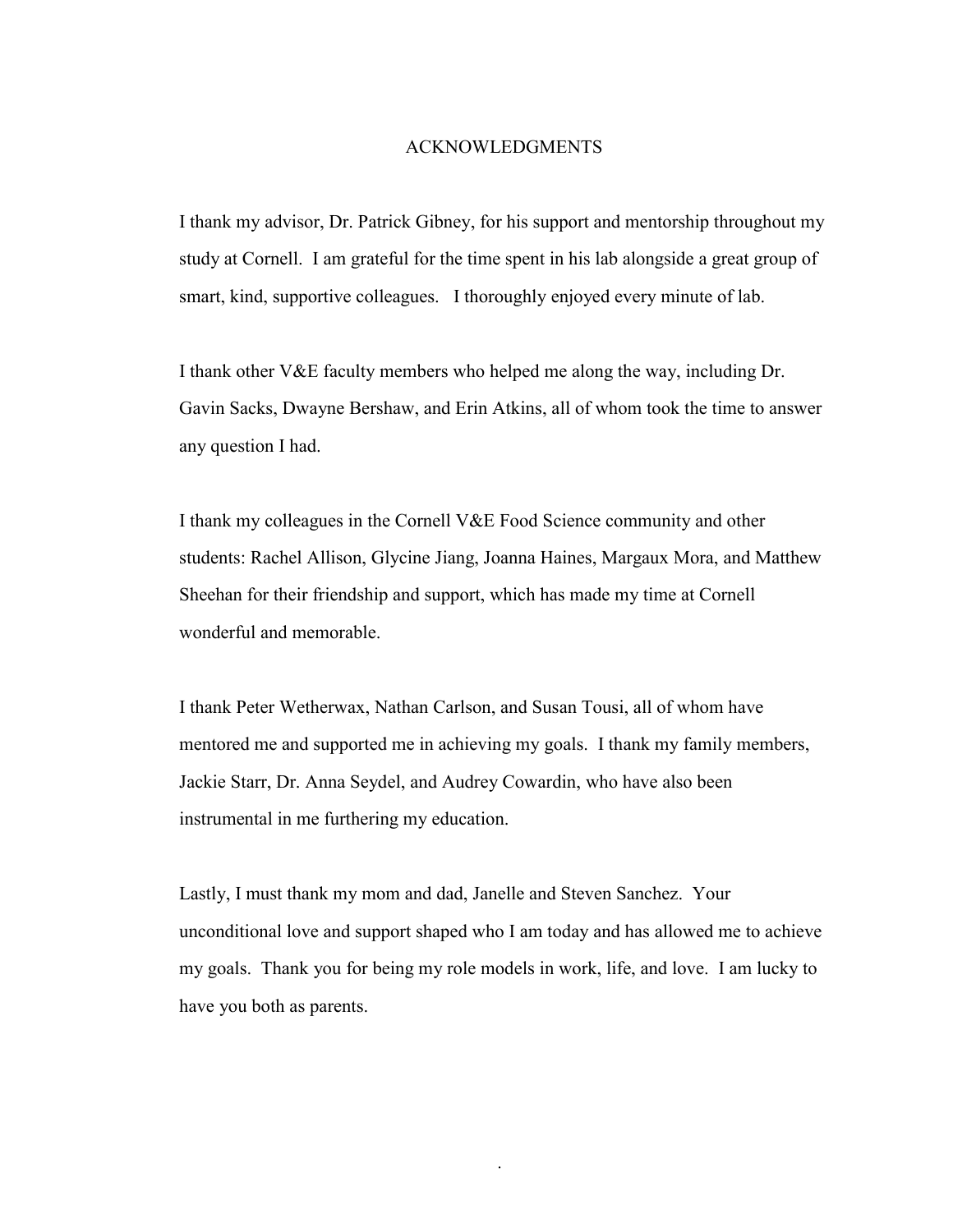### TABLE OF CONTENTS

| Nitrogen Source Impact on Wine Sensory Parameters7 |  |
|----------------------------------------------------|--|
|                                                    |  |
|                                                    |  |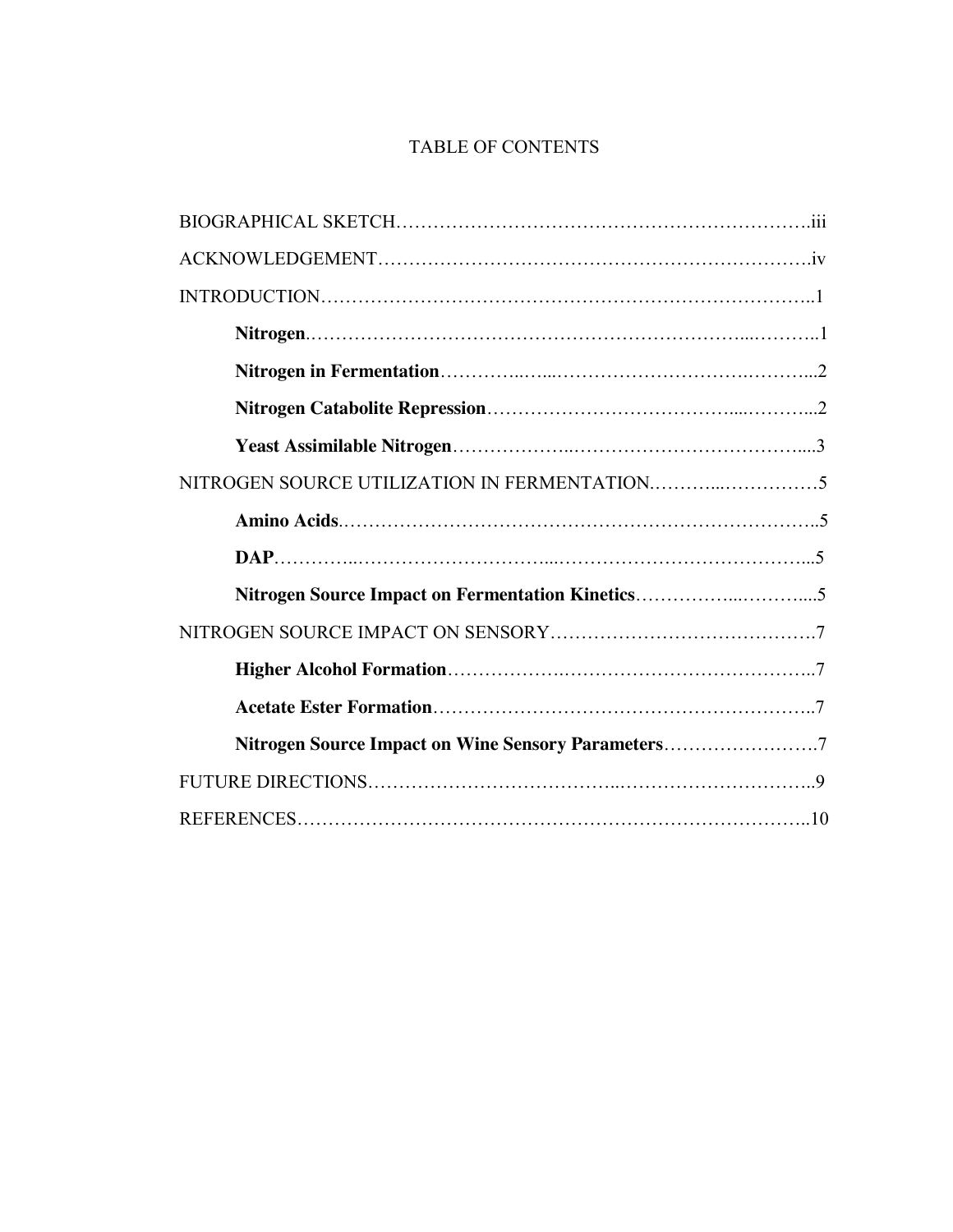#### INTRODUCTION

<span id="page-7-0"></span> Wine is an alcoholic beverage that is produced from grape juice. Yeast cells consume sugars present in the juice and produce ethanol and carbon dioxide as byproducts. can be metabolized by yeast. During fermentation, yeast cells metabolize these perform this activity, there are many other yeast and bacterial species present in the Additionally, yeast cells release volatile aroma compounds from non-volatile precursors produced by grapes, influencing the aromatic qualities of wine (Bell and Henschke 2005). *Saccharomyces cerevisiae* is the most common yeast used during wine fermentations. Grape juice is a complex matrix containing many compounds that compounds in the juice that we then perceive as positive aroma and sensory characteristics (Bell and Henschke 2005). In addition to the *S. cerevisiae* cells that juice that can spoil wine. All of these microbes need nitrogen as a nutrient source to grow.

#### **Nitrogen:**

 present in all amino acids, and is necessary for yeast to synthesize these molecules (Bell and Henschke 2005). This means that for a yeast cell to grow and divide, nitrogen must be available for consumption. Grape juice or must typically starts with a low concentration of usable nitrogen for yeast growth. Thus, it is common practice Nitrogen is an essential nutrient for all microbial growth. For yeast growth in wine fermentations, nitrogen is an essential component of the nitrogenous bases which comprise the information-containing code in nucleic acids of DNA and RNA, is to add a nitrogen nutrient source at the onset of fermentation to the juice or must, and again at one-third's consumption of available nitrogen. In addition to influencing the yeasts ability to grow, nitrogen availability impacts the production of enzymes and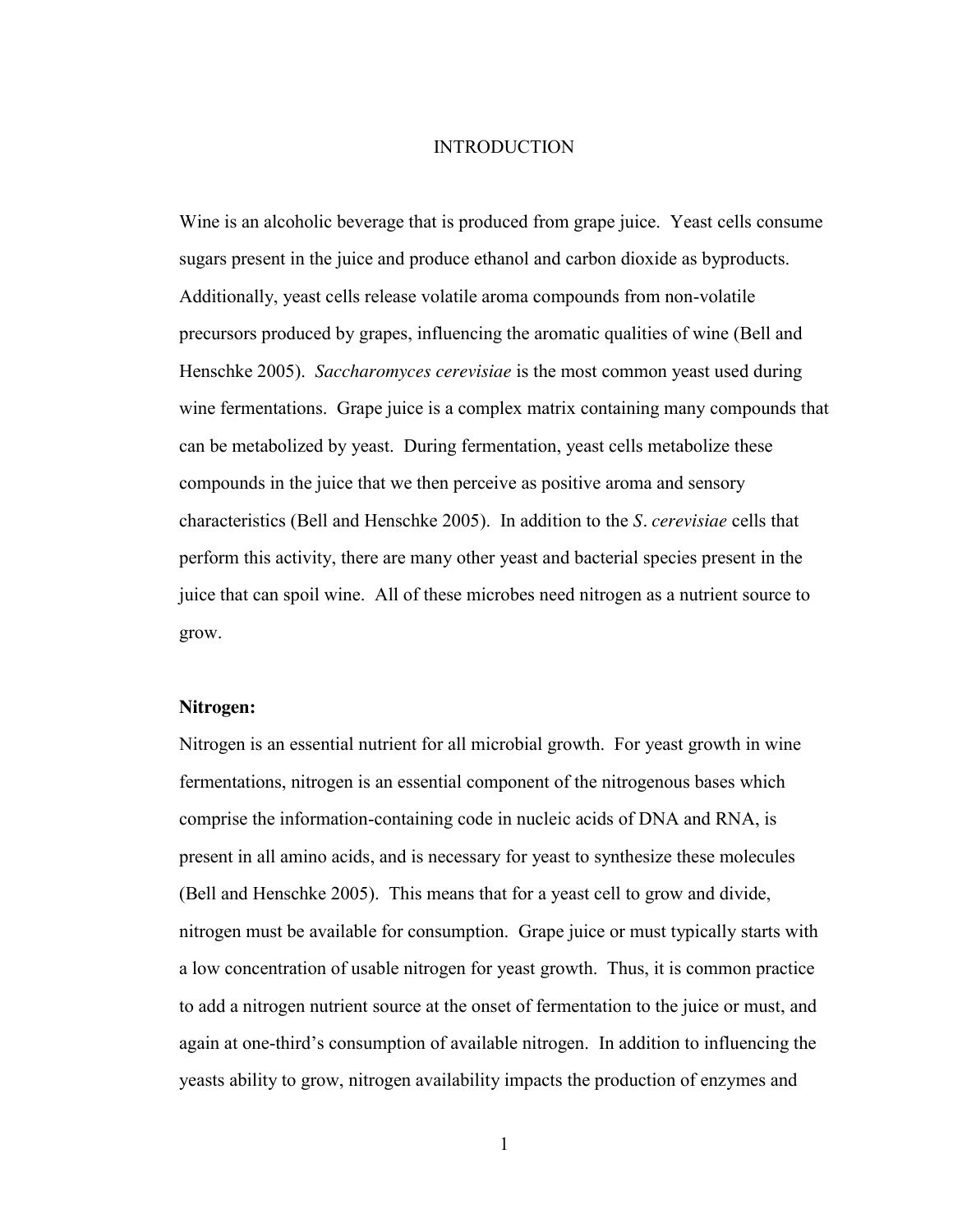<span id="page-8-0"></span> nucleic acids, with lower nitrogen availability corresponding to slower fermentations (Salmon *et al*. 1996) and higher nitrogen availability leading to microbial instability alcoholic fermentation is completed). Both slower fermentations caused by limited nitrogen and microbial instability caused by an overabundance of nitrogen can lead to off flavor and aroma formation in the final wine (Waterhouse *et al.* 2016). Because common practice in the wine industry for winemakers to add nitrogen to their (e.g. excess nitrogen levels can support the growth of spoilage microorganisms after of the impact nitrogen has on fermentation kinetics and sensory characteristics, it is fermentations.

#### **Nitrogen in Fermentation:**

 There are two main categories of nitrogen formulation routinely used in the wine (Ljungdahl *et al*. 2009). Inorganic nitrogen is often supplied as ammonium ions  $(NH<sup>4+</sup>)$  and is in the form of di-ammonium phosphate (DAP). While there can be a fermentation is added using DAP. The yeast cell membranes have general amino acid industry to supplement a fermentation: organic nitrogen and inorganic nitrogen. Organic nitrogen is comprised of amino acids, proteins, and peptides (Santamaria *et al*. 2020). GoFerm and yeast extracts are commonly used to supplement organic nitrogen into fermentation. Using an organic nitrogen source to supplement fermentation allows amino acids to induce their own uptake within yeast cells small amount of  $NH<sup>4+</sup>$  present in grape juice, most inorganic nitrogen found in a permeases (Gap1p) that actively select for specific nitrogen sources (Feldman *et al*. 2010). These permeases will have different affinities based on the concentration of the nitrogen source.

#### **Nitrogen Catabolite Repression:**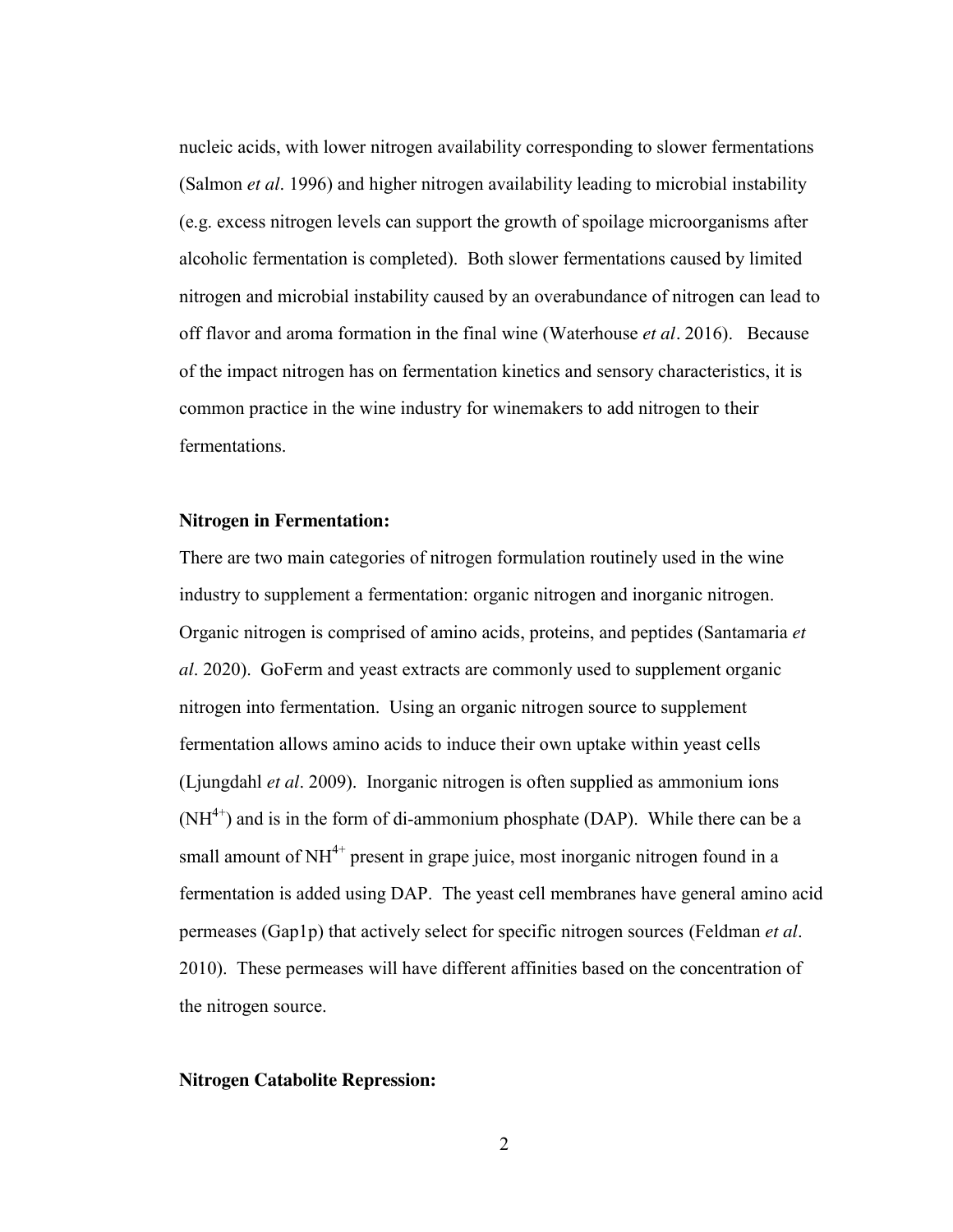<span id="page-9-0"></span> Nitrogen catabolite repression (NCR) occurs when a present nitrogen source reduces transmembrane protein uptake of a differing source, increasing the metabolism for the available on wild yeast strains and their NCR effects. A nitrogen source's ability to reduce the uptake of a different nitrogen source and increase the yeast cell's affinity present source. Glutamate and glutamine are important in the nitrogen metabolic pathway because they allow for the synthesis of necessary amino acids that lead to the growth of yeast cells. Both glutamate and glutamine cause strong nitrogen catabolite repression effects because they are major nitrogen donors to amino acid synthesis. Their structures enable them to be continuously recycled in amino acid synthesis. NCR is used to determine whether or not a nitrogen source is preferred by yeast in alcoholic fermentation. Most of what is known about nitrogen sources and their NCR effects is based on lab strains of yeast. There is not a good amount of information for its own uptake defines what a preferred source versus non-preferred source is during alcoholic fermentation.

#### **Yeast Assimilable Nitrogen:**

 Yeast assimilable nitrogen (YAN) is the fraction of nitrogen that yeast can utilize for sources, L-amino acids except for lysine, histidine, proline, and cysteine, can be utilized by wine yeasts in fermentation conditions for their nitrogen source (Waterhouse *et al.* 2016). Lysine, histidine, proline and cysteine are considered yeast growth. In winemaking, YAN refers to the fraction of nitrogen that yeast can utilize in alcoholic fermentation conditions. In some industries, such as the brewing industry, the usable nitrogen by yeast is known as free amino nitrogen (FAN). YAN is a combination of both organic and inorganic nitrogen sources. For organic nitrogen non-assimilable nitrogen because their higher molecular weight coupled with *Saccharomyces cerevisiae* lack of significant proteolytic activity in fermentation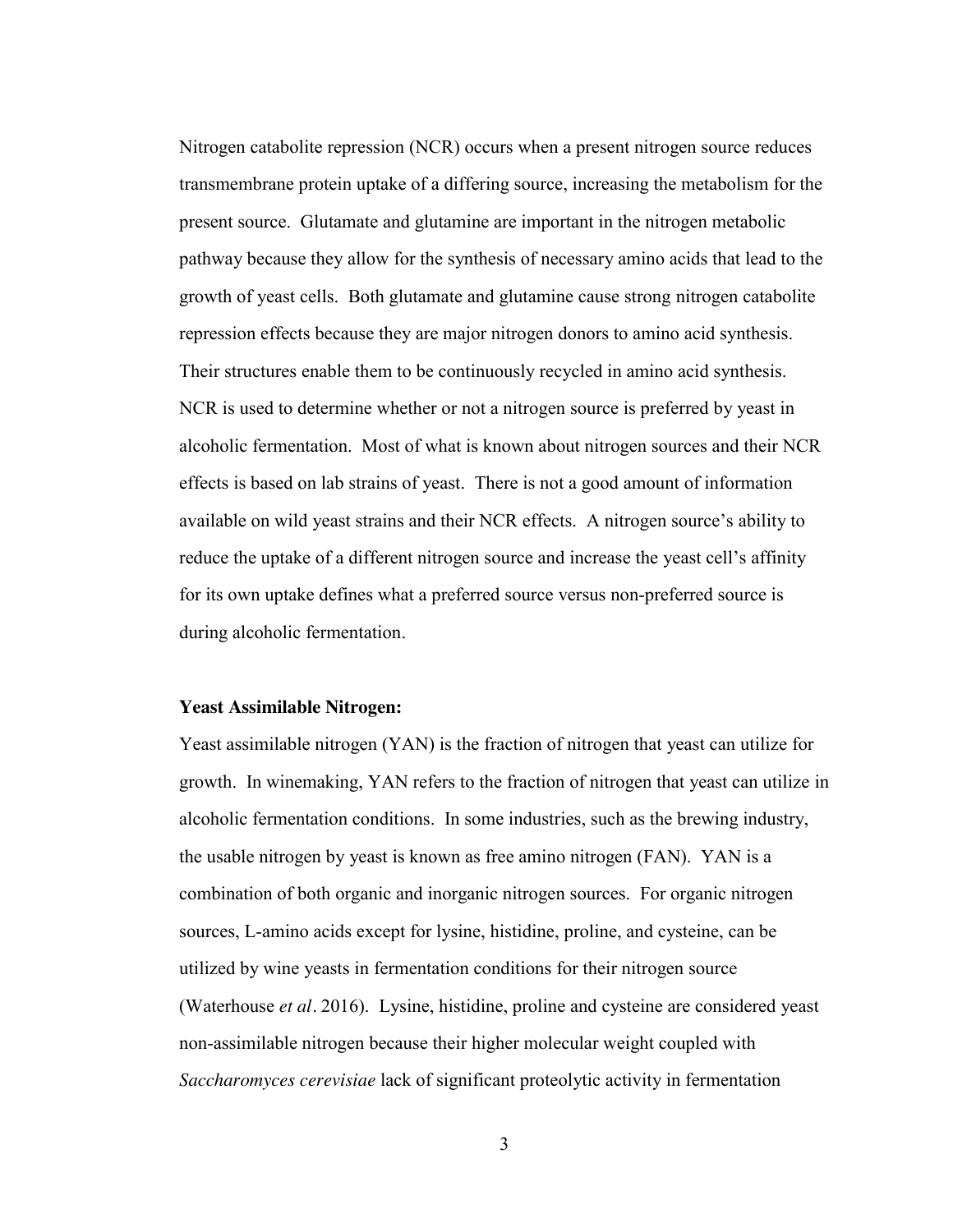YAN requirements, typically a juice or must is considered to have a low level of YAN genome. General amino acid permeases, such as Gap1p, are used to bring amino acid used to select for NH<sup>4+</sup> (Waterhouse *et al.* 2016). conditions makes these amino acids unusable during fermentation (Bell and Henschke 2005). *Saccharomyces cerevisiae*, specifically, can utilize ammonium ions and free alpha amino acids (Bell and Henschke 2005). While different yeasts have different if the concentration is <100 mg/L, a moderate level if the concentration is 150-350 mg/L, and a high level if the concentration is >600 mg/L (Bisson 1991, Ough 1991, Henschke 1993, Jiranek 1995, Beltran 2004). Yeast cells are immobile, forcing them to interact with the source of nitrogen that is closest to their cell membrane. However, yeast can select different nitrogen sources preferentially through the use of permeases, which are protein transporters encoded by multiple different genes in the yeast nitrogen sources into the cell, while permeases such as Mep1p, Mep2p, and Mep3p are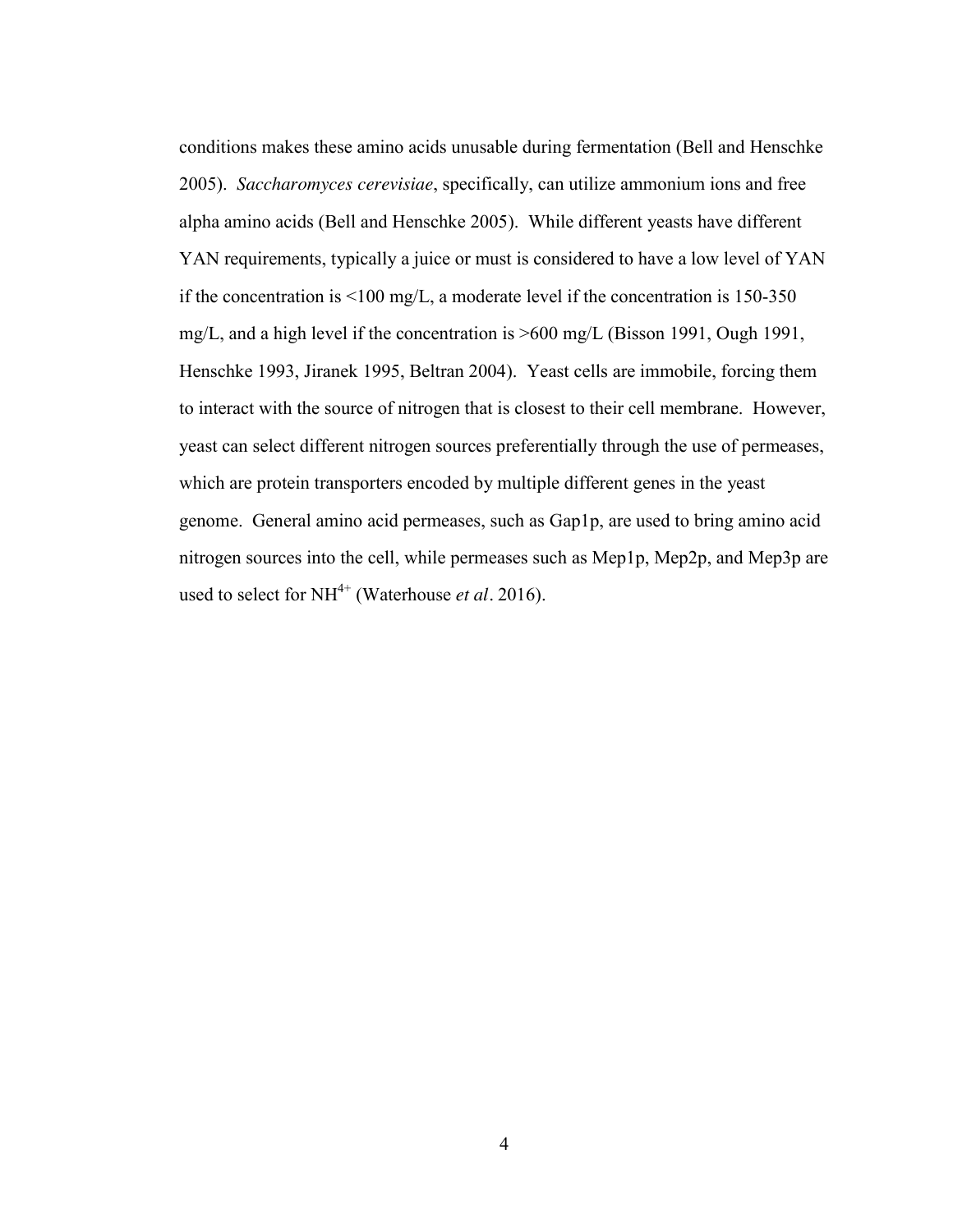#### NITROGEN SOURCE IMPACT ON FERMETNATION KINETICS

#### <span id="page-11-0"></span>**Amino Acids:**

 acids are preferentially utilized regardless of an inorganic source's presence (Prior *et*  acids that are not utilized at all during fermentation, such as proline. If an abundance their own amino acids, but rather will import the existing amino acids (Prior *et al*. Amino acids are an organic source of nitrogen that is present in must. Some amino *al*. 2019). While some amino acids are preferentially selected, there are several amino of amino acids are present in must, yeast will not turn on the pathway to synthesize 2019).

#### **DAP:**

 DAP is an inorganic nitrogen source containing two ammonium ions per molecule. It of yeast (Bely *et al*. 1990a). Increased population size is often correlated to increased study by Arias-Gil et al 2007, ammonium addition decreased consumption of aspartic sources of nitrogen. Lab strain experiments have supported the idea that ammonium is a preferred nitrogen source in fermentation conditions (Ljungdahl and Bertrand 2012). is well documented that an addition of DAP at growth phase increases population size fermentation kinetics and decreased off-aroma production (Bely *et al*. 1990a). In a acid, alanine, and arginine while addition of amino acids increased the consumption of aspartic acid, alanine, and arginine. This study suggests that DAP may have NCR effects in yeast cells when present, displaying a preference by yeast for inorganic

#### **Nitrogen Source Impact on Fermentation Kinetics:**

 determining fermentation kinetics. In research conducted by P. Seguinot *et al.* 2018, Current research suggests that the nitrogen source alone does not impact fermentation kinetics, but rather the nitrogen concentration of the source has a large role in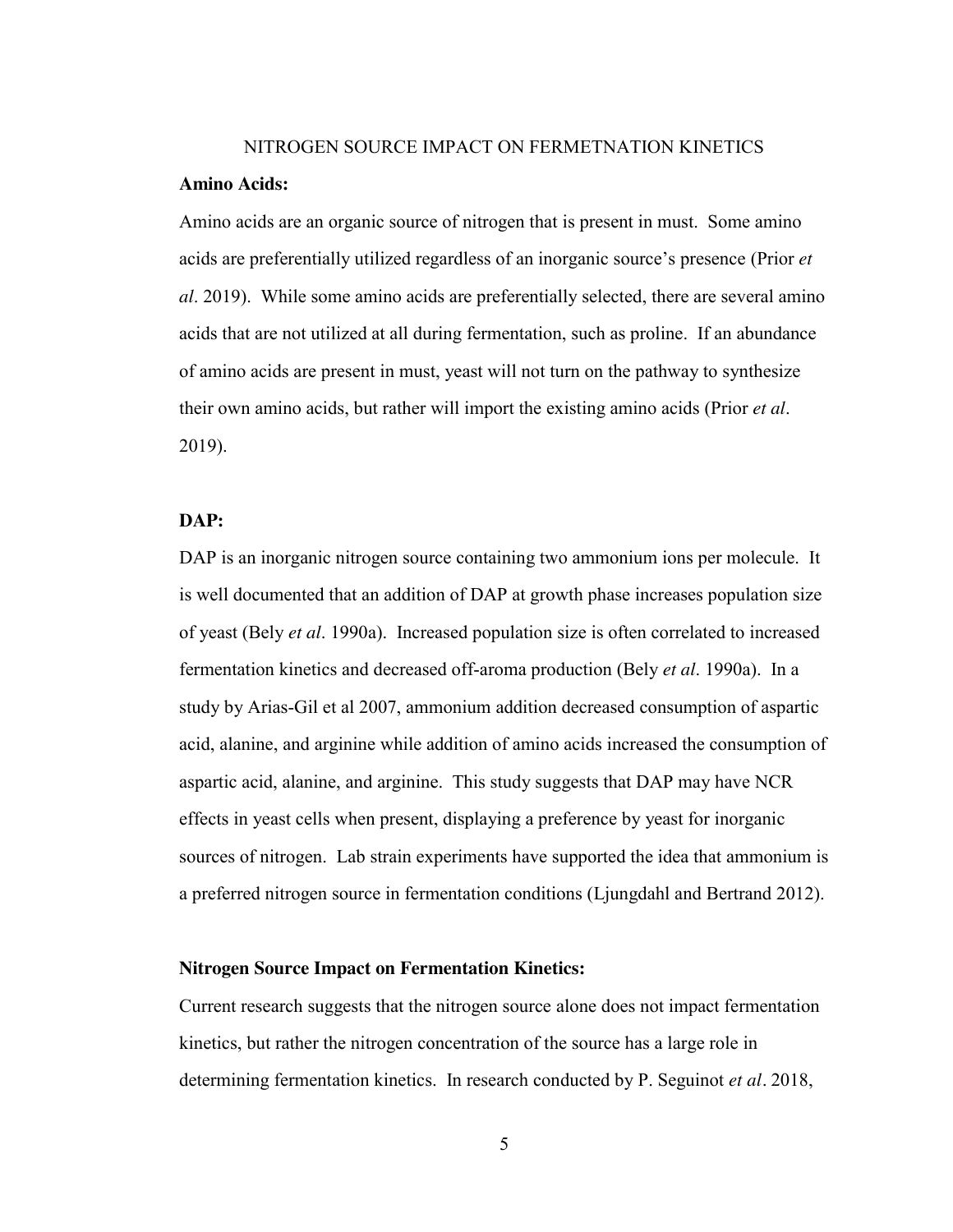fermentations progressing at the same rate. They found that the timing of nitrogen fermentation kinetics. Similarly, a 2021 study by Santamaria *et al*. revealed that there determining factor for having high vigor fermentations. In addition, a study by Roca- Mesa *et al*. found that at the right concentration, source did not matter. They also concentration (in excess of double the required amount by the specific yeast strain) of nitrogen source did not impact fermentation kinetics, with inorganic and organic addition in combination with concentration of nitrogen added had the most impact on are no significant differences in fermentations based on type of nitrogen added. Instead, both studies point to the yeast strain's specific nitrogen requirements as the found that at too low of a concentration (under 120 mg N/L) or too high of nitrogen impacted fermentation kinetics negatively, resulting in undesirable fermentation speeds and undesirable characteristics in the wine. Overall, fermentation kinetics are less dependent on the type of preferred source added and are more impacted by the concentration of that source.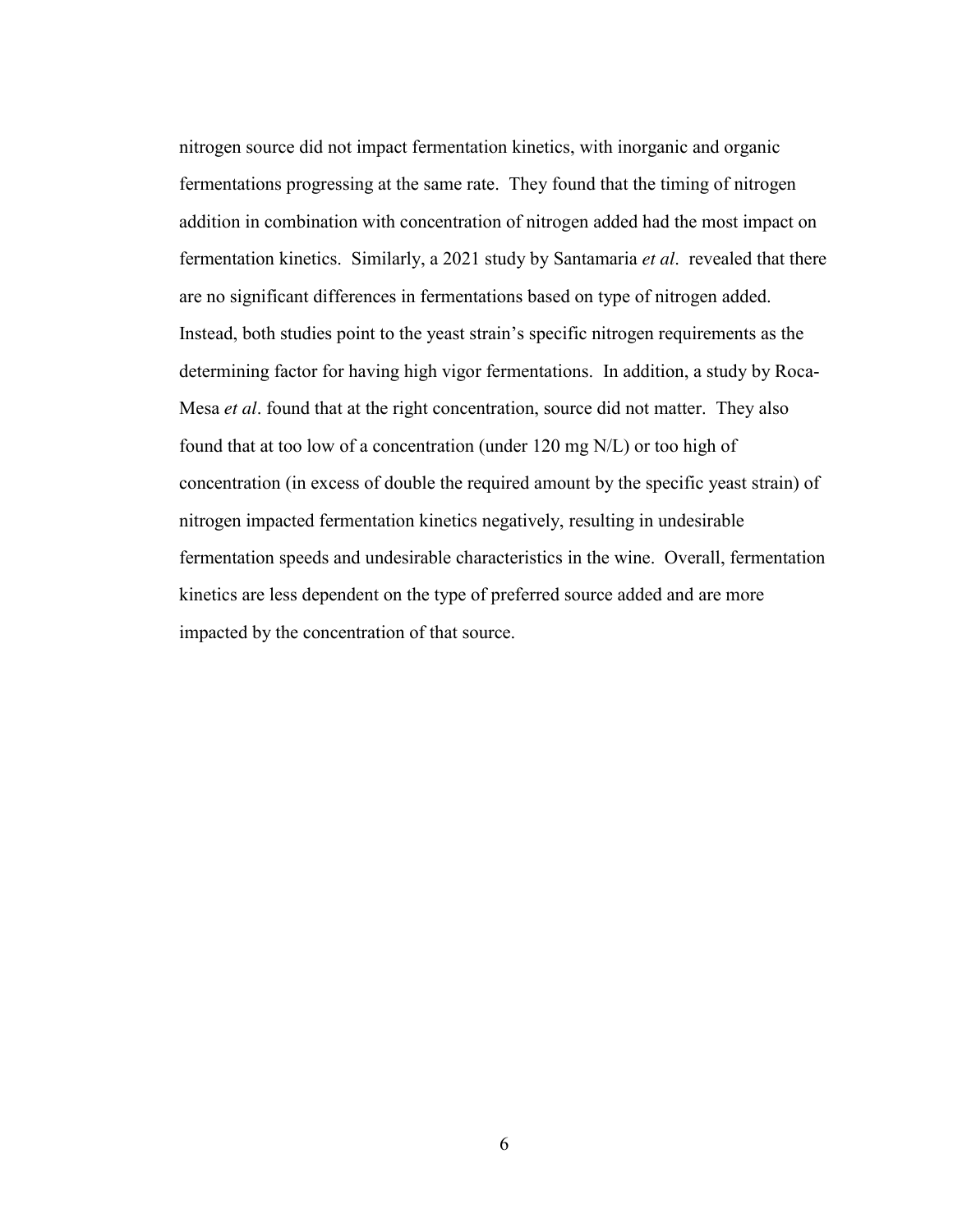## <span id="page-13-0"></span>NITROGEN SOURCE IMPACT ON WINE SENSORY PARAMETERS **Higher Alcohol Formation:**

 into their higher alcohol form (Hazelwood *et al*. 2008). Higher alcohol formation is Higher alcohols are defined as alcohols that have more than two carbons. In wine fermentations, amino acids are metabolized through the Elrich pathway and converted an energetically favorable pathway and can be attributed to fermentations where the sole source of nitrogen was amino acids. Low concentration of amino acids creates an imbalance to the equilibrium where higher alcohol formation is favored. Formation of higher alcohols is favored in anaerobic conditions, such as fermentation. Higher alcohols form because the yeast cell is taking the amine group from the amino acids to use to make other amino acids. In doing so, it leaves behind the carbon skeleton of the amino acid, which becomes a higher alcohol.

#### **Acetate Ester Formation:**

 It is commonly accepted that the easiest way for a winemaker to increase or decrease decreased Atf2p activity (Seguinot *et al*. 2018). Aft1p is responsible for acetate ester acetate ester formation is through yeast selection or manipulating fermentation conditions. For example, anaerobic conditions favor acetate ester formation, while aerobic conditions inhibit acetate formation. However, some research indicates that in addition to yeast selection and fermentation conditions, nitrogen source can impact acetate ester formation. Amino acid rich juice leads to increased Aft1p activity and production to a larger extent than available substrates. This increase in Atf1p expression, in conjunction with other fermentation factors, can increase the total acetate esters formed.

#### **Nitrogen Source Impact on Wine Sensory Parameters:**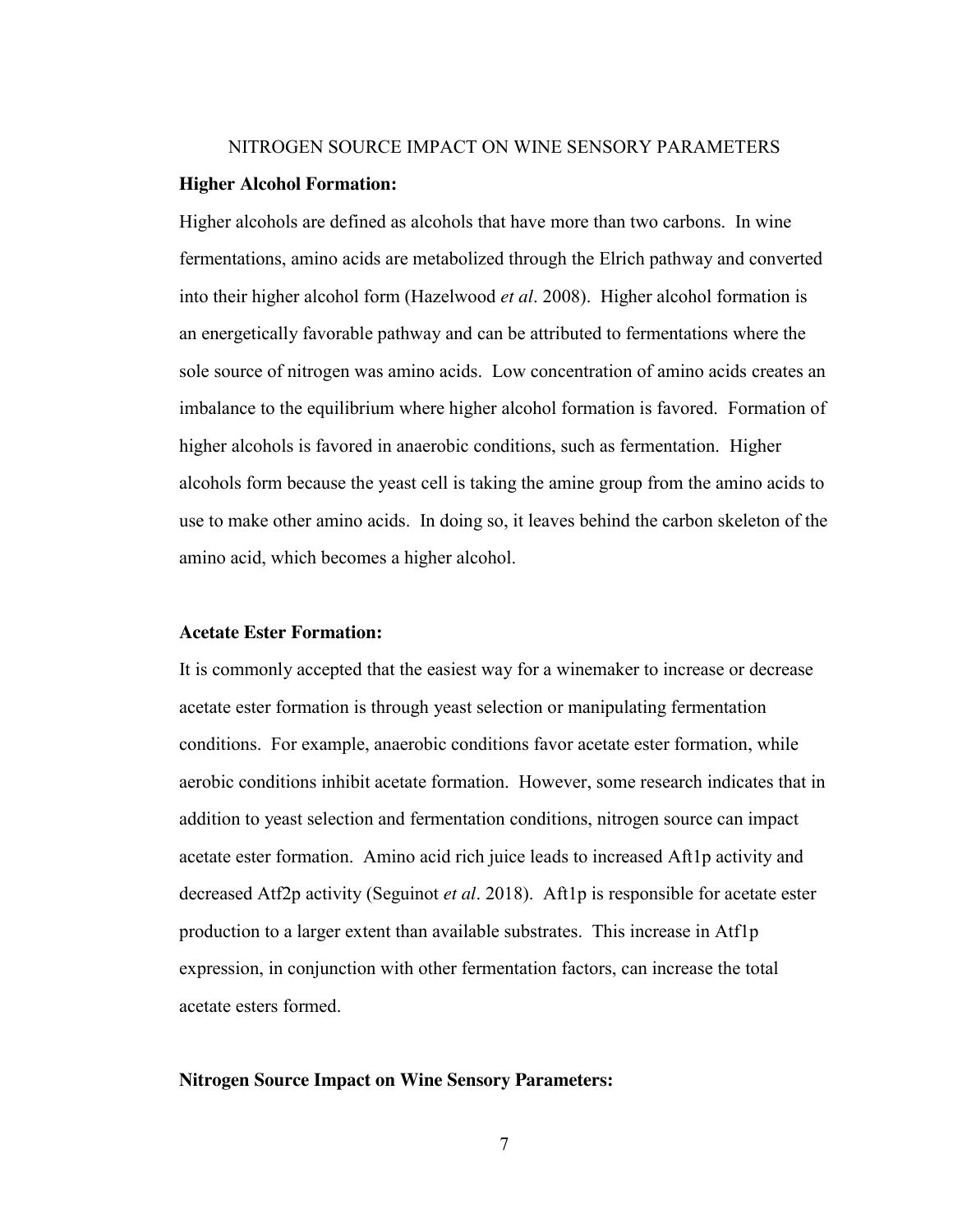Higher alcohol formation occurs in fermentations where amino acids are the abundant can be used as a way to limit the negative aroma characteristics in the final wine. nitrogen source available to yeast. In some cases, higher alcohol formation can lead to positive sensory characteristics, such as higher alcohols transformation into acetate esters that give Sauvignon Blanc its key aroma characteristics. However, higher alcohols are mostly known as fusel alcohols, with aroma descriptors such as solvent, fusel, and boiled potato. Depending on the type of wine being made, nitrogen source

 Hydrogen sulfide is a negative aroma characteristic that is produced when either an slight excess and a limited sugar supply reduces this aroma fault (Jinarek *et al*.1995). organic source or an inorganic source of nitrogen is at low concentrations. Hydrogen sulfide production diminishes when nitrogen is in excess. This is supported by Wang *et al*. 2003, who observed a decrease in hydrogen sulfide production in musts with increasing YAN concentrations up to 250 mg/L. Thus, a combination of nitrogen in Acetate ester form when the proper concentration of amino acids is available. Too low of a YAN concentration leads to a decrease in the production of acetate esters. Acetate esters are responsible for the fruity, floral, and tropical aromas found in many wines. Acetate esters are desirable in young wines, as their concentration diminishes over time as they are converted into their higher alcohol conjugate. Overall, moderate levels of nitrogen yield the most desirable aroma characteristics (Torrea *et al*. 2011).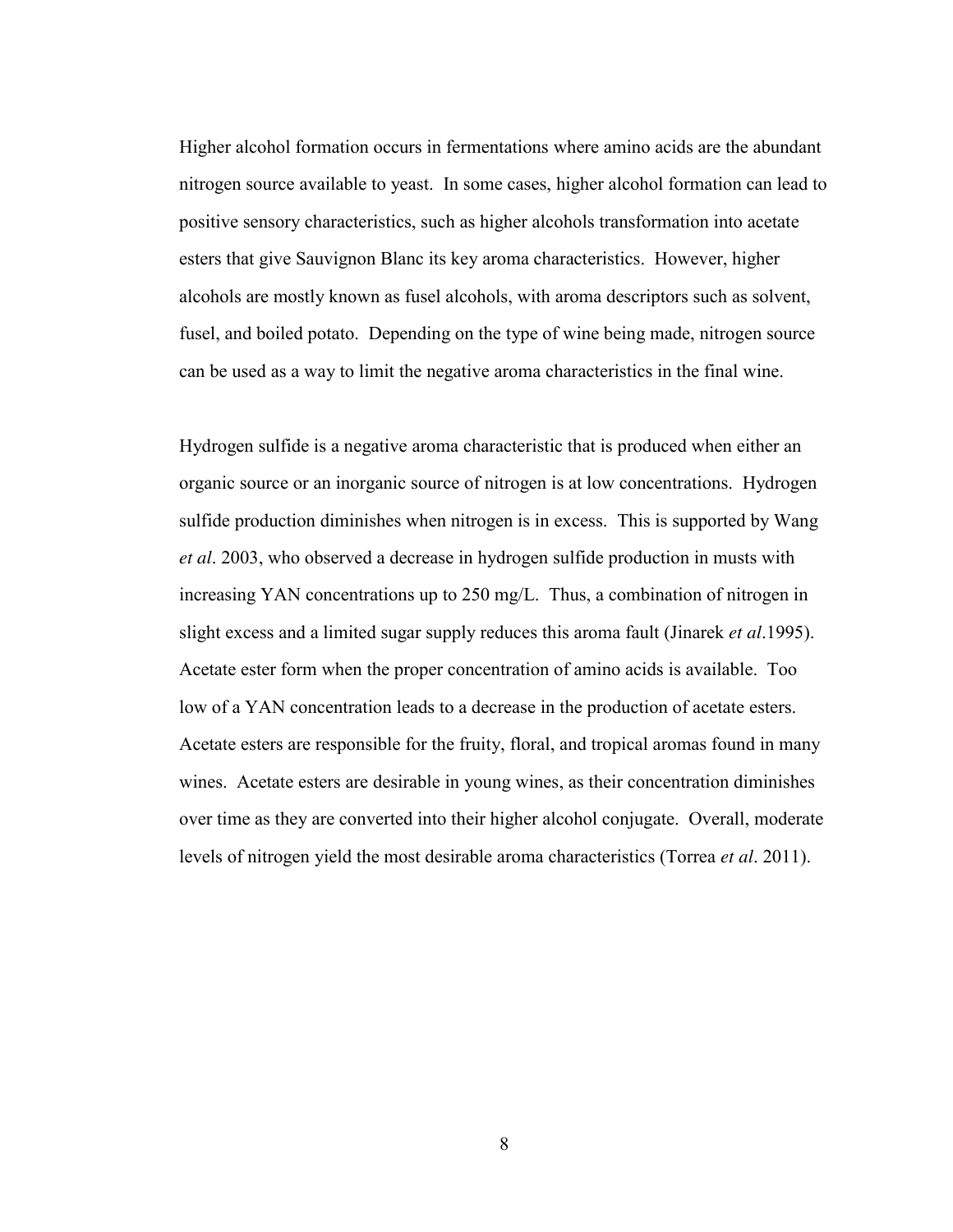#### FUTURE DIRECTION

<span id="page-15-0"></span> there is a lack of information on the impacts different types of nitrogen sources have There is a lot of available research on nitrogen's importance as a nutrient in yeast growth and metabolism, the impacts of nitrogen additions on fermentation kinetics, and the impacts of nitrogen in producing pleasant sensory characteristics. However, on a variety of juices in alcoholic fermentation. We do not know whether the nitrogen source, organic or inorganic, is more important for determining fermentation kinetics or impacting final wine sensory parameters positively in different varietal fermentations. There are several experiments that could provide more information on this. For example, an experiment could be to measure both fermentation kinetics and wine sensory parameters of juice fermentations that have organic, inorganic, and mixed nitrogen sources. This could be done for several common wine grapes, such as Chardonnay, Sauvignon Blanc, and Pinot Noir. These results can then be compared to see if there is any change between the different juices. Not only will this provide information on the different needs of juices/musts, this will also provide clear results as to whether or not the nitrogen source specifically impacts fermentation. Overall, the importance of nitrogen to wine fermentations is clear and there is still more to learn about how to utilize nitrogen source to positively impact fermentations.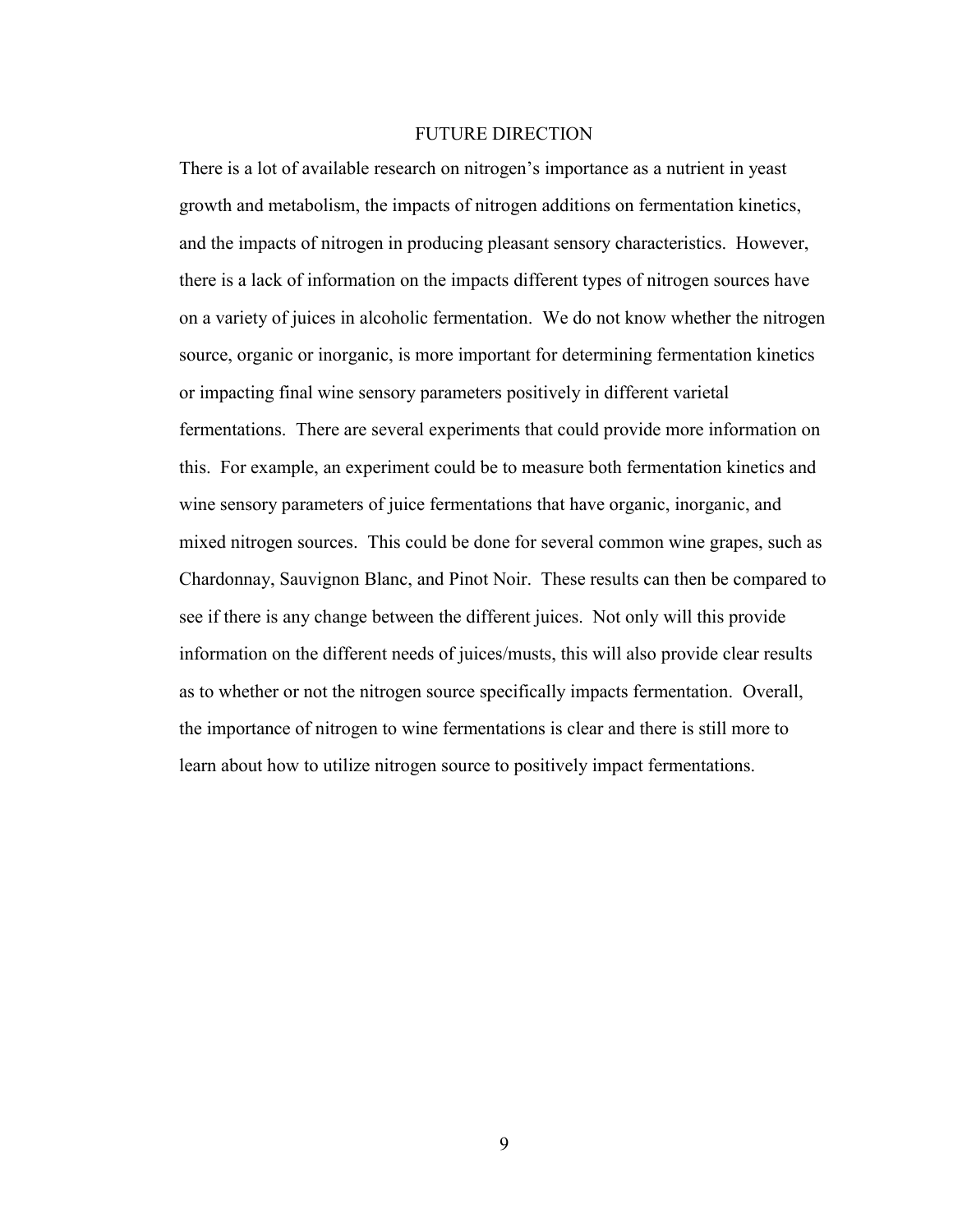#### REFERENCES

- <span id="page-16-0"></span>Arias-Gil M, Garde-Cerdan T, and Ancin-Azilicueta C. 2007. Influence of Addition of Ammonium and Different Amino Acid Concentrations on Nitrogen Metabolism in Spontaneous Must Fermentation. Food Chemistry 103: 1312-1318.
- Bell SJ, and Henschke P. 2005. Implications of Nitrogen Nutrition for Grapes, Fermentation and Wine. Australian Journal of Grape and Wine Research 11 (3): 242–95.
- Bely M, Sablayrolles JM, and Barre P. Automatic detection of assimilable nitrogen deficiencies during alcoholic fermentation in enological conditions. J. Ferm. Bioeng. 70:246-252 (1990).
- Feldman H. 2010. Yeast: Molecular and Cell Biology. Wiley-VCH, Weinheim.
- Pathway for Fusel Alcohol Production: A Century of Research on Hazelwood LA, Daran JM, van Maris A, Pronk J, and Dickinson J. 2008. The Elrich Saccharomyces cerevisiae metabolism. Applied and Environmental Microbiology. 74 (8): 2259-2266.
- Henschke P, and Jiranek V. 1993. Yeast: Metabolism of Nitrogen Compounds. In: Wine Microbiology and Biotechnology. Research Gate, no. August: 77–164.
- Jiranek V, Langridge P, and Henschke P. 1995. Regulation of Hydrogen Sulfide Liberation in Wine-Producing Saccharomyces Cerevisiae Strains by Assimilable Nitrogen. Applied and Environmental Microbiology 61 (2): 461–67.
- Ljungdahl P, and Bertrand D. 2012. Regulation of Amino Acid, Nucleotide, and Phosphate Metabolism in Saccharomyces Cerevisiae. Genetics 190 (3): 885–929.
- Monteiro F, and Bisson L. 1991. Biological Assay of Nitrogen Content of Grape Juice Viticulture 42 (1): 47–57. and Prediction of Sluggish Fermentations. American Journal of Enology and
- Prior K, Bauer F, and Divol B. 2019. The Utilisation of Nitrogenous Compounds by Commercial Non-Saccharomyces Yeasts Associated with Wine. Food Microbiology 79 (July 2018): 75–84.
- Roca-mesa H, Sendra S, Mas A, Beltran G, and Torija M. 2020. Nitrogen Preferences Oenological Interest. Microorganisms 8 (2). during Alcoholic Fermentation of Different Non-Saccharomyces Yeasts of

Salmon et al Ref

- Santamaría P, González-Arenzana L, Garijo P, Gutiérrez A, and López R. 2020. Tempranillo Red Wine Quality. Fermentation 6 (3). Nitrogen Sources Added to Must: Effect on the Fermentations and on the
- Seguinot P, Rollero S, Sanchez I, Sablayrolles JM, Ortiz-Julien A, Carole Camarasa C, and Mouret J. 2018. Impact of the Timing and the Nature of Nitrogen Additions on the Production Kinetics of Fermentative Aromas by Saccharomyces